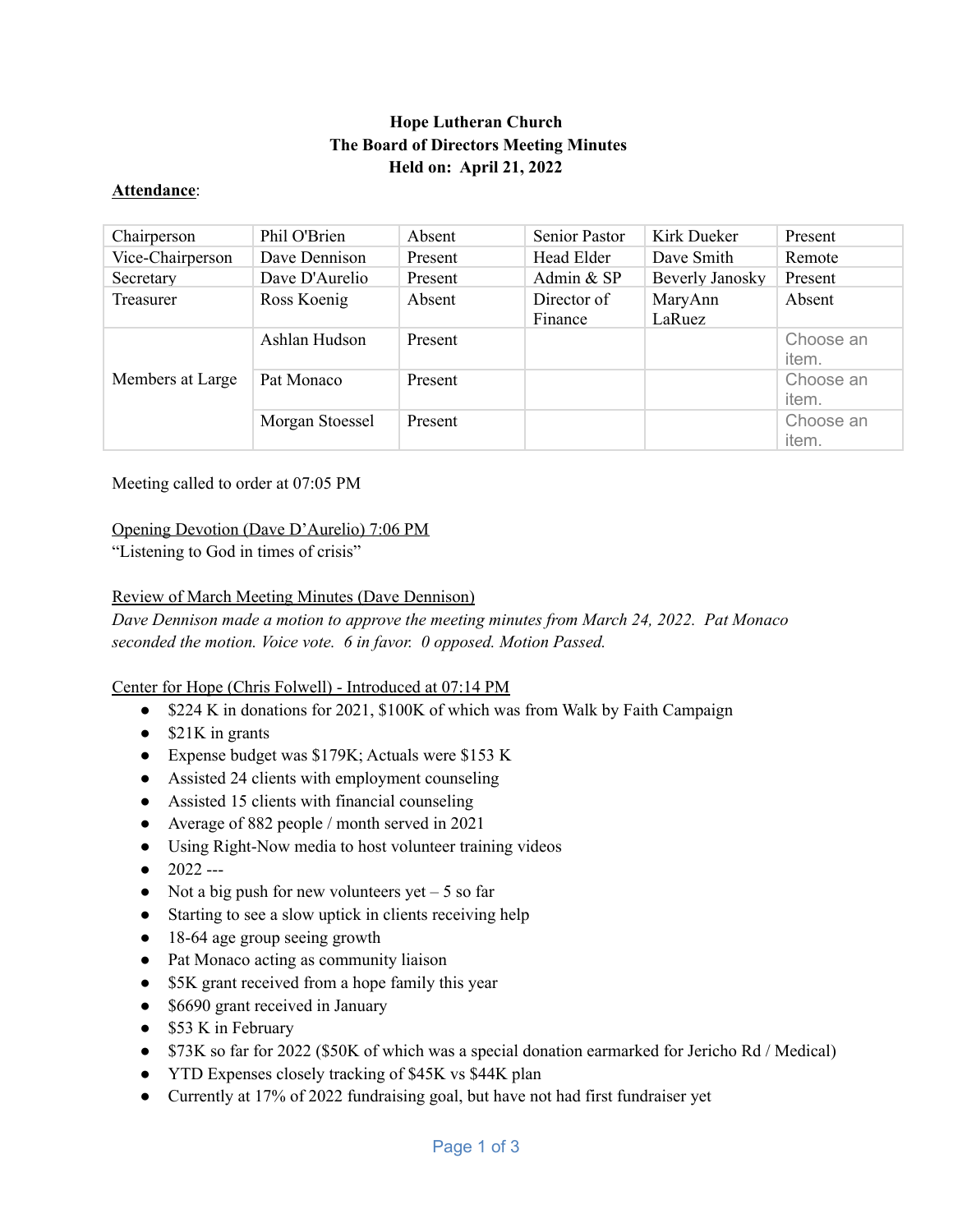Finance (Bev Janosky) 08:01 PM

- Revenue at 98% of plan so far YTD
- Expenses YTD are at 88% of plan
- Working to keep spending under control in an inflationary environment

Dave Dennison moved to approve the finance report Dave D'Aurelio seconded the motion. Voice vote taken. 6 votes in favor, 0 votes opposed, 0 abstentions. Motion passed at 08:06 PM.

## HR/Staff Report (Bev) 08:07 PM

- Judy Dueker has left for another job
- Outsourced the work done by Judy to Adcock Creative the same company that does our website
- Raises / Bonuses have been put into effect
- Five people interviewed so far for preschool positions

## Recognition Reports (All) 08:12 PM

- Robyn Buxton Does all scheduling for both campuses
- Linda Cribbs Supporting John Brown / Hope Youth

## Pastoral Call Committee Update (Dave D'Aurelio) - Introduced at 08:14 PM

- Working draft of the Associate Pastor Job description is in process and will be reviewed at the next call committee meeting
- Next meeting is scheduled for April  $28<sup>th</sup>$
- Committee members have begun reviewing personnel profiles of several pastors who may be candidates for a call
- Committee will be shifting its bi-weekly meeting schedule so that there is no overlap with Hope Board of Directors meetings

## 2020 Vision Update (Pastor Kirk) 08:19 PM

- Brockport grand opening  $-150$  in attendance
- A number of young families with children in attendance
- One baptism on Easter weekend
- "Live-to-Give" weekend in May
- Kids' Camp in May
- Will be rolling out an 8-week long church-wide study on discipleship in the fall

## Meeting Closure (Phil O'Brien)

Dave Dennison moved to close the meeting. Pat Monaco seconded the motion. Voice vote, 6 in favor, 0 *opposed. Motion Passed*